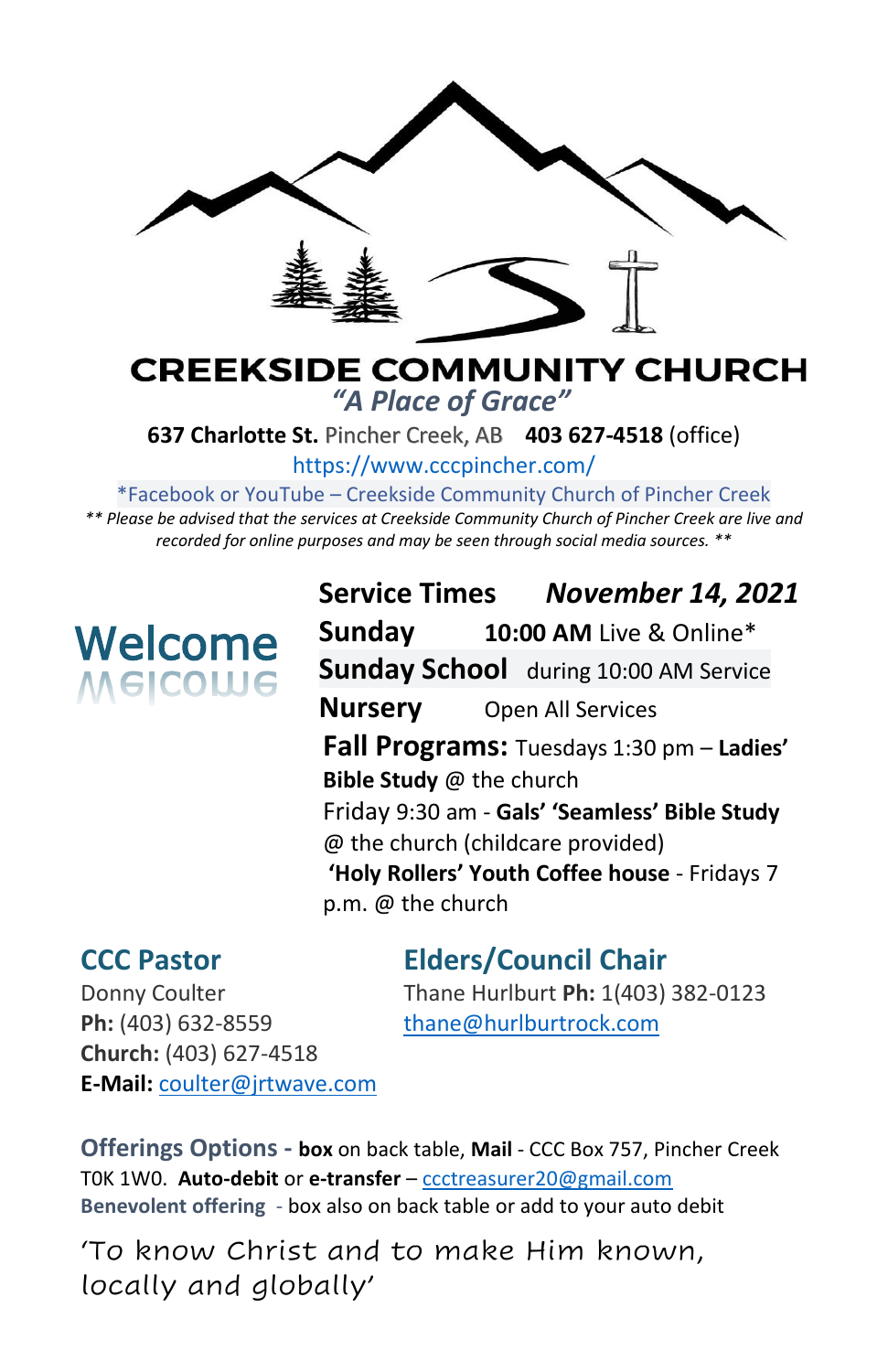## **Ministries & Outreach**

**Community** Joy Hurlburt *Deacon, Congregational Care 403 330-5399* [joy@hurlburtrock.com](mailto:joy@hurlburtrock.com)

**Missions** – 'your name'? - please speak to Pastor Donny **Prayer Needs** Pastor Donny **Youth Ministry 'Holy Rollers' Youth** Leaders: Chelsea & Eli Barton **Ph: 403-795-2733**

# **Today's Service**

#### **Welcome and Announcements** *Thane Hurlburt & Pastor Donny*

- *CCC Congregational meeting* December 2nd @ the church, 7 pm
- Check back page for online links to **gift catalogues** of Canadian Baptist Ministries, Compassion Canada, World Vision
- Madge Conon is seeking membership. We will be covenanting with her next November 21

| Worship through Music Led by Dana, Dawna |                  |
|------------------------------------------|------------------|
| He Has Made Me Glad                      | As the Deer      |
| We Fall Down/Empty Me                    | Worthy of it all |

#### **through Prayer and Praise** *Led by Thane & Pastor Donny*

- $\downarrow$  for the at home, online participants in church services mostly older adults, that they would see themselves as a part of this church family
- $\frac{1}{\sqrt{2}}$  for our youth as they meet Friday evenings
- $\frac{1}{\sqrt{1}}$  in our Christmas celebration plans, that we would see the immense needs around the world – estimated that Covid19 has set back reduction of world poverty by 25 – 40 years
- for Bill and Janice Dyck, our Canadian Baptist Ministry **P**artners **i**n **M**ission, in their new, back in Canada online leadership and ministry training for Central and South America churches
- $\frac{1}{\sqrt{2}}$  for the church of Jesus Christ around the world, facing attacks in Myanmar, China, Democratic Republic of Congo, Nicaraugua
- $\downarrow$  for Helen Blackburn heading back to Bolivia within a few weeks, to trust her plans to the One who has called her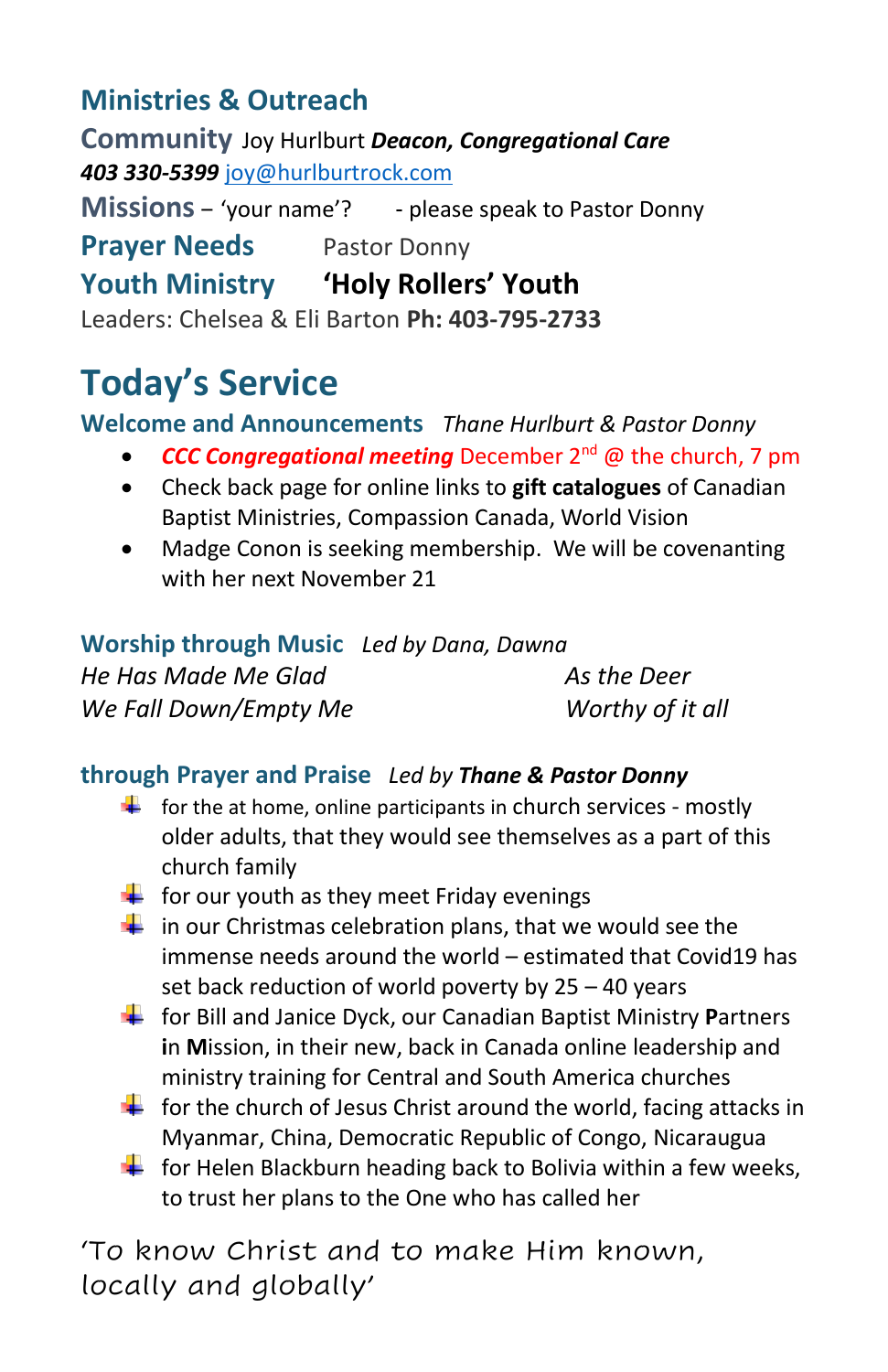### **Today's Message Notes . . .**

#### **Work of Holiness Battlefield of the Mind Pt 7 Philippians 4:8**

#### **I. Review**

- True, Honorable, Just/Right

#### **II. Whatever is Pure**

#### A. Pure defined

- free from defilement, stainless, "morally and inwardly" pure.
- that which is holy, morally clean, and undefiled.

#### B. Uses in Scripture

- [Psalm 12:6](https://biblia.com/bible/nasb95/Ps%2012.6) God's words are pure
- I John 3:3 Christ is pure
- James 3:17 wisdom is pure
- II Corinthians 11:2 the bride of Christ is pure

#### **III. Practical Application**

- A. Purity in sexual conduct
- Ephesians 5:1-4
- B. Youth
- I Corinthians 7:2
- C. Men
- Dealing with our "struggles" I Thessalonians 4:1-8
	- 1. Internal
	- 2. External